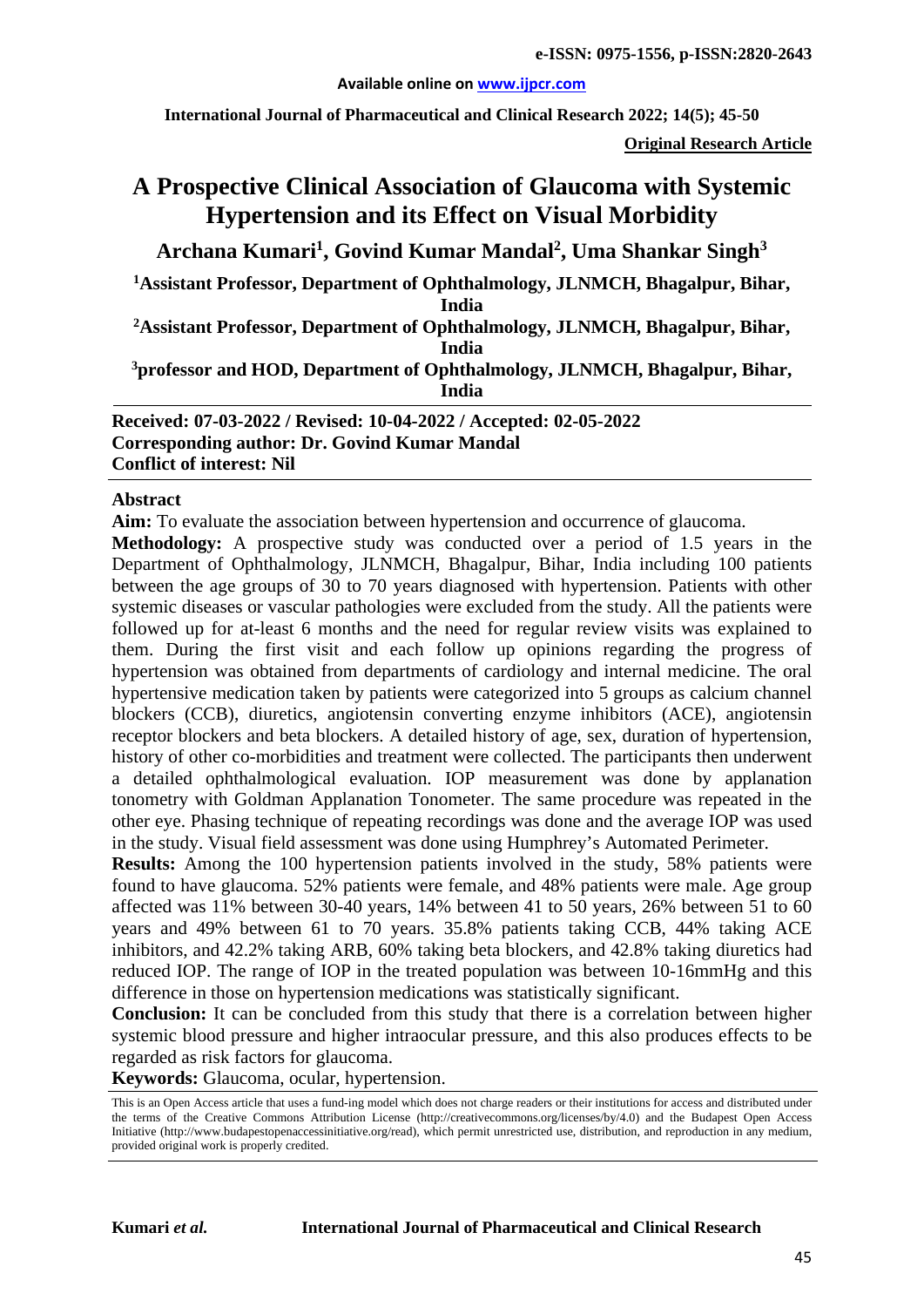# **Introduction**

Glaucoma is a common blinding disease which is due to damage to the optic nerve and raised intraocular pressure being a major modifying risk factor [1]. It initially results in peripheral visual field loss followed by loss of central visual field and eventually leads to tunnel vision if not treated early and appropriately [2]. Hypertension due to raised systemic blood pressure (BP) both diastolic and/or systolic is associated with morbidities like stroke, cardiovascular, renal or ocular disease. It has been reported that high blood pressure is a significant risk factor for glaucoma progression [3].

An abnormally high blood pressure (BP) is a major cause of morbidity and mortality in the Western countries [4] and is one of the most common clinical conditions requiring long term medical care [5]. Hypertension is characterized by a persistent systolic BP of more than 140 mmHg and a diastolic BP of more than 90 mmHg [6]. Increased BP can result in symptoms such as dizziness, headache as well as more serious complications such as coronary artery disease, heart failure or even death [7].

Glaucoma affects more than 66 million people worldwide and as a result at least 6.8 million individuals have bilateral blindness [5]. In India, glaucoma is estimated to affect over 11 million people [8] and is the third most common cause of blindness after cataract and corneal blindness [9]. Risk factors for glaucoma include increasing age, high pressure in the eye, a family history of glaucoma, and use of steroid medication [10]. For eye pressures, a value of 21 mmHg or 2.8 kPa above atmospheric pressure (760 mmHg) is often used, with higher pressures leading to a greater risk [11, 12].

However, some may have high eye pressure for years and never develop damage [11]. Conversely, optic nerve damage may occur with normal pressure, known as normal-tension glaucoma [13].

Drugs used in the treatment of hypertension are also known to produce changes in the intraocular pressure. This study was performed to evaluate the association between hypertension and occurrence of glaucoma.

# **Materials and Methods:**

A prospective study was conducted over a period of 1.5 years in the Department of Ophthalmology, JLNMCH, Bhagalpur, Bihar, India including 100 patients between the age groups of 30 to 70 years diagnosed with hypertension. Patients with other systemic diseases or vascular pathologies were excluded from the study. Those with hypertension but less than 30 years of age were not enrolled into the study as both glaucoma and hypertension could be due to congenital causes in young individuals. All the patients were followed up for at least 6 months and the need for regular review visits was explained to them. During the first visit and each follow up opinions regarding the progress of hypertension was obtained from departments of internal medicine.

Patients were classified as hypertensive based on elevated BP readings of >120/80 mm Hg on two separate occasions according to current American Heart Association [14]. Blood pressure measurements were made over 3 visits and the average of last two measurements was used for analysis. Recording was done with manual sphygmomanometer. The oral hypertensive medication taken by patients were categorized into 5 groups as calcium channel blockers (CCB), diuretics, angiotensin converting enzyme inhibitors (ACE), angiotensin receptor blockers and beta blockers. A detailed history of age, sex, duration of hypertension, history of other co-morbidities and treatment were collected.

The participants then underwent a detailed ophthalmological evaluation including visual acuity, anterior segment evaluation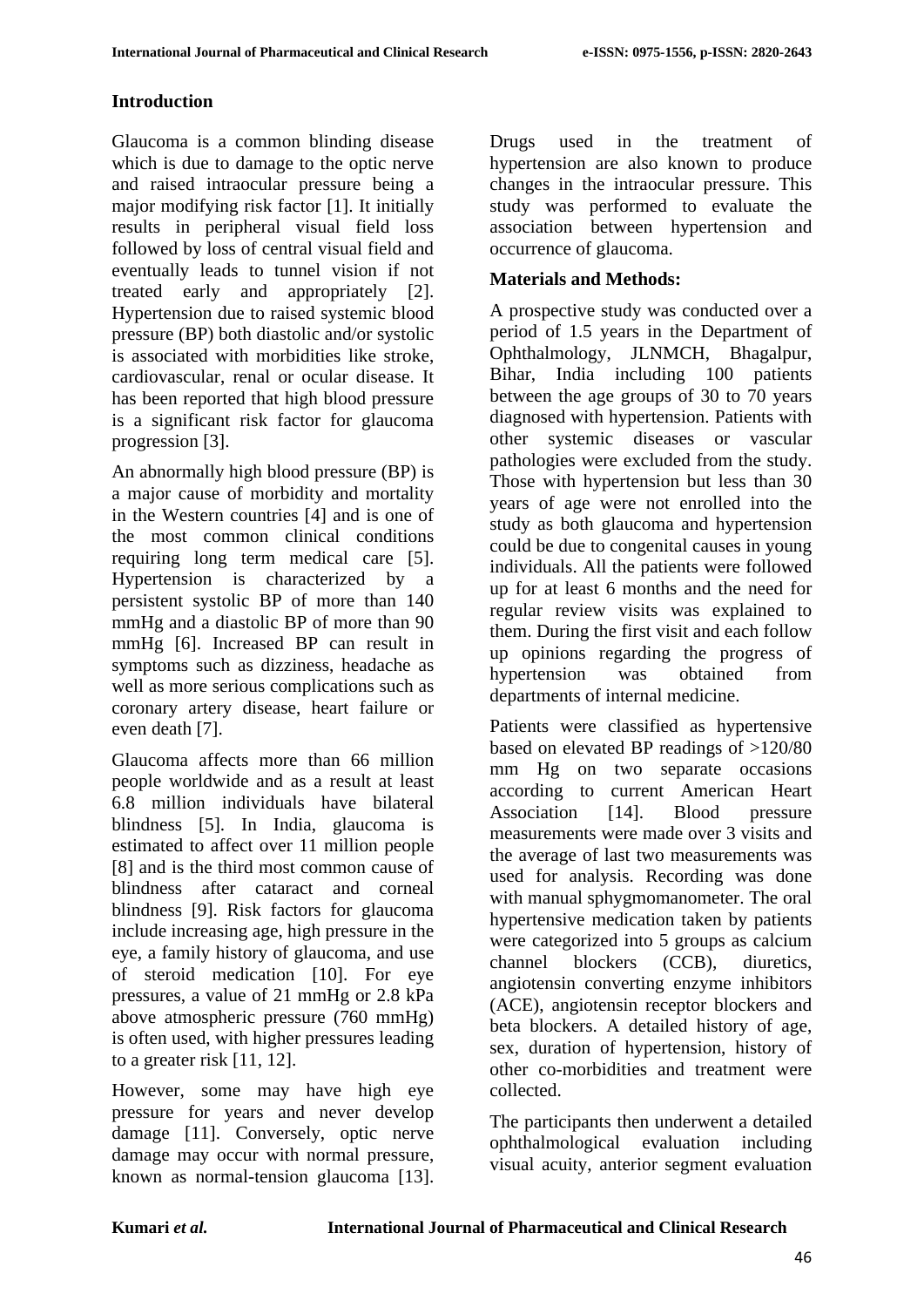using slit-lamp bio-microscopy and fundus evaluation using  $a + 90$  D lens/ indirect ophthalmoscope. IOP measurement was done by applanation tonometry with Goldman Applanation Tonometer and visual field evaluation with Humphrey Automated Perimeter. For IOP measurement fluorescein was instilled in each eye and the tonometer was set at 10mmHg. Mires were viewed through the prism and measurements were read from the rotating dial. The same procedure was repeated in the other eye. Phasing technique of repeating recordings was done and the average IOP was used in the study.

## **Results:**

Among the 100 hypertension patients involved in the study, 58% patients were found to have glaucoma. 52% patients were female, and 48% patients were male. Age group affected was 11% between 30- 40 years, 14% between 41 to 50 years, 26% between 51 to 60 years and 49% between 61 to 70 years.

|  |  |  | Table 1: Demographic details and presence of glaucoma in hypertensive patients |
|--|--|--|--------------------------------------------------------------------------------|
|  |  |  |                                                                                |

| Variables      |           | Number |  |
|----------------|-----------|--------|--|
|                | Male      | 48     |  |
| Gender         | Female    | 52     |  |
|                | $30 - 40$ | 11     |  |
|                | $41 - 50$ | 14     |  |
| Age (in years) | $51-60$   | 26     |  |
|                | 61-70     | 49     |  |
| Glaucoma       | Present   | 58     |  |
|                | Absent    | 42     |  |

The increased incidence of OHT among hypertensive's was statistically significant (p value $<0.005$ ). In those with OHT, predominant fundus changes were seen as increased cup disc ratio in 14% and neuroretinal thinning in 8%. Corneal thickness in patients diagnosed with ocular hypertension was on an average 0.740 +/- 0.03mm. Thicker cornea was noted in 28%. Thinner cornea was noted in 4% of patients.

The oral hypotensive medication taken by patients were categorized into 5 groups as

calcium channel blockers (CCB), diuretics, angiotensin converting enzyme inhibitors (ACE inhibitors), angiotensin receptor blockers (ARB) and beta blockers. 35.8% patients taking CCB, 44% taking ACE inhibitors, and 42.2% taking ARB, 60% taking beta blockers, and 42.8% taking diuretics had reduced IOP. The range of IOP in the treated population was between 10-16mmHg and this difference in those on hypertension medications was statistically significant.

| Medication            | Glaucoma    | Total          |     |  |
|-----------------------|-------------|----------------|-----|--|
|                       | Yes         | N <sub>0</sub> |     |  |
| <b>CCB</b>            | 25 (64.2%)  | 14 (35.8%)     | 39  |  |
| <b>ACE</b> inhibitors | 14 (56%)    | 11 (44%)       | 25  |  |
| <b>ARB</b>            | 11 (57.8%)  | 8 (42.2%)      | 19  |  |
| Beta blockers         | $4(40\%)$   | $6(60\%)$      | 10  |  |
| Diuretics             | $4(57.1\%)$ | 3(42.8%)       |     |  |
| Total                 | 58          | 42             | 100 |  |

**Table 2: Correlation between hypertensive medication and IOP reduction**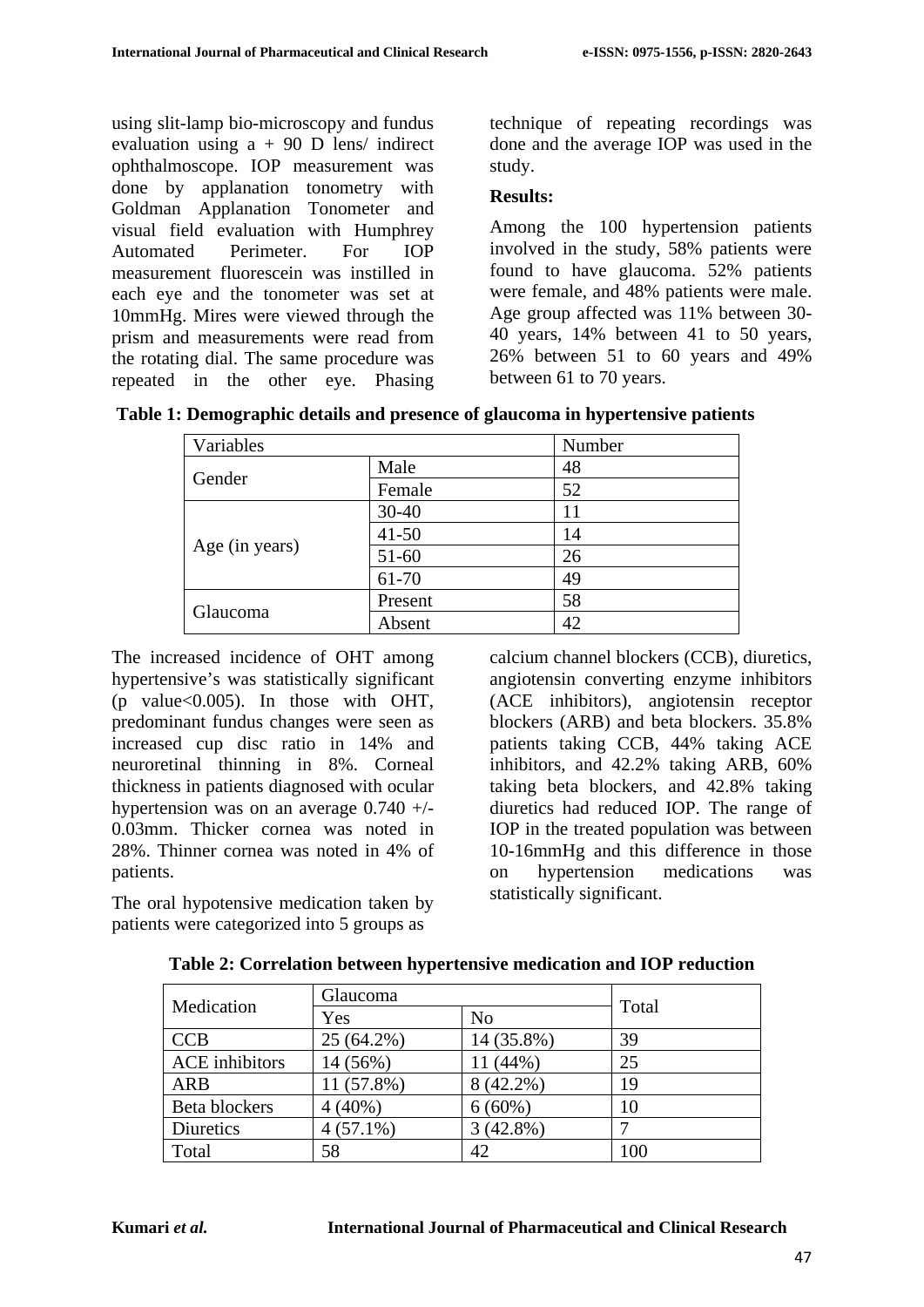## **Discussion:**

Intraocular pressure is affected by raised systemic blood pressure. The overlapping pathogenesis in both hypertension and glaucoma has been found to be due to an increased blood pressure especially systolic which increases ciliary artery perfusion pressure [15]. This in turn leads to an increased filtration of aqueous fluid through the ciliary body thus causing elevation in IOP [16]. Raised blood pressure also affects the episcleral venous pressure which regulates the aqueous flow across trabecular meshwork through Schlemms canal [17]. It has been reported following various studies that for every 1mm increase in perfusion pressure there will be an increase of 1mm in IOP. There is an alteration in sodium transport in the distal nephrons and ciliary epithelium, leading to increased excursion of sodium into the renal filtrate and aqueous humour respectively. This is mediated by corticosteroid hormone (cortisol and aldosterone) and glucocorticoid and mineralocorticoid receptors [18].

In a prospective long-term study by Tokunaga et al. [24], the relation between nocturnal BP dip and the progression of the visual field defect in NTG and HTG over a period of 4 years was examined. The degree of nocturnal BP reduction was classified as nondipper (dip of 20%). Interestingly, there was a tendency for the visual field defect to progress not only in the extreme dipper group, but also in the nondipper group. Kashiwagi et al. [25] demonstrated that a lack of the physiologic dipping might be an independent risk factor for progression. The fact that both nondipping and over dipping associated with GON indicates that an underlying vascular dysregulation, and not simply a low perfusion pressure, might be causal. Such a general vascular dysregulation might interfere with OBF regulation.

Klein et al. stated that beta blocker drugs had a protective effect for glaucoma and hypertension [21]. In our study we noted that those on calcium channel blockers had least involvement of the ONH but those on beta blockers had lowest recordings of IOP. This variation of effects on glaucoma has not been reported in previous studies to the best of our knowledge. Leske et al. found that antihypertensive drugs were not associated with any increased risk of open angle glaucoma, but that ocular perfusion pressure has a significant effect on IOP [22].

Systemic hypertension exerts an oxidative stress to the arterial wall which in addition to atherosclerosis can then impair autoregulation such that an elevation of IOP above a criteria level will comprise the ocular blood flow and induce optic nerve damage even though IOP may still be within normal range [23, 24].

# **Conclusion:**

It can be concluded from this study that there is a correlation between higher systemic blood pressure and higher intraocular pressure, and this also produces effects to be regarded as risk factors for glaucoma. Increased BP and IOP may have adverse effects if left unattended. This suggests the need for patients to be always examined for any BP or IOP changes whenever they visit primary eye care professionals.

#### **References:**

- 1. Maurya RP. Glaucoma Burden: Indian Scenario. Indian J Clin Exp Ophthmol. 2017;3(4):387–8.
- 2. Maurya RP. Recent advances in glaucoma management. Indian J Clin Expl Ophthalmol. 2019;5(2):140–1.
- 3. Deb AK, Kaliaperumal S, Rao VA, Sengupta S. Relationship between systemic hypertension, perfusion pressure and glaucoma: A comparative study in an adult Indian population. Indian J Ophthalmol. 2014;62(9):917–  $22.2$
- 4. Feeman WE. Prediction of the population at risk of atherothrombotic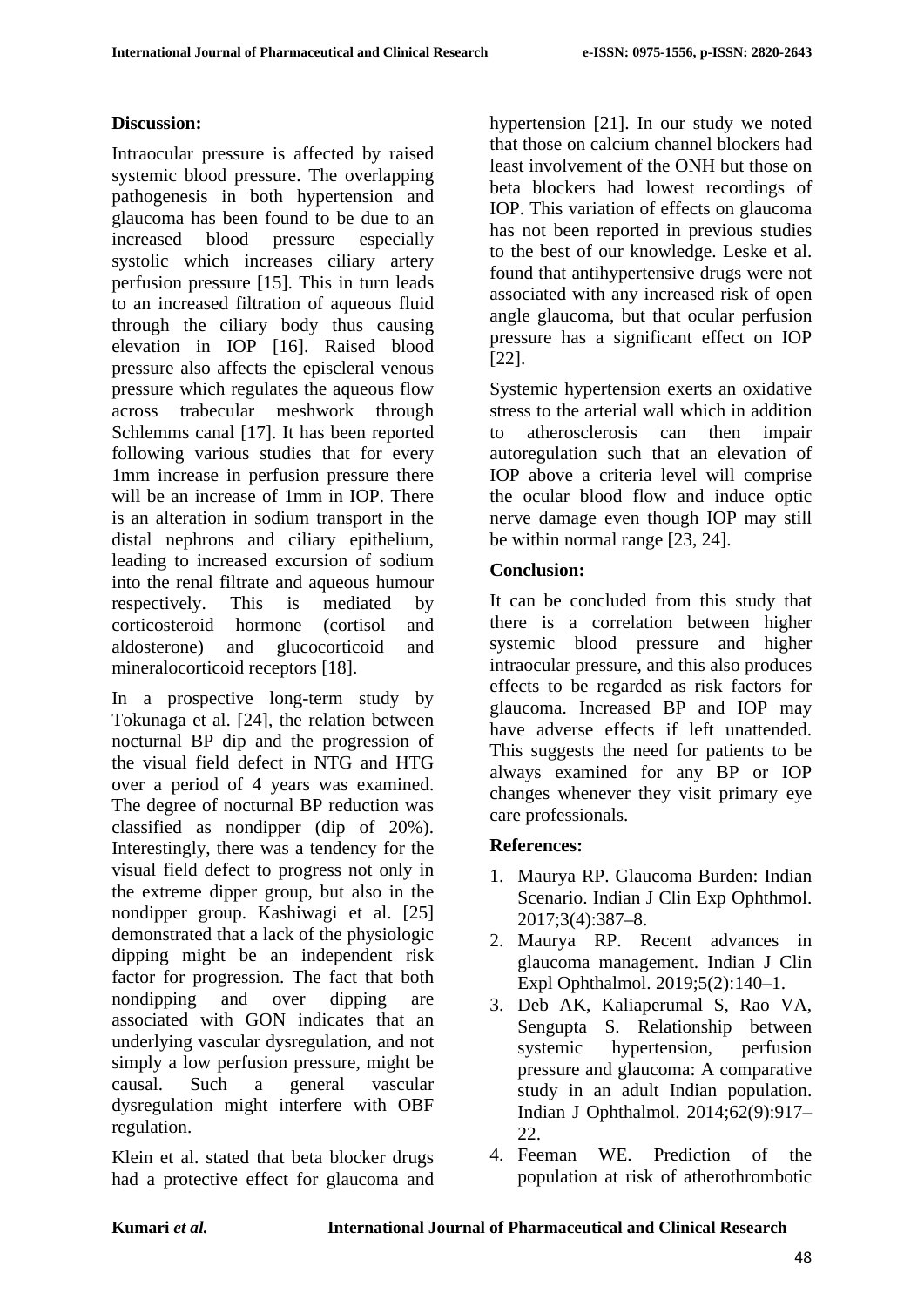disease. ExpClinCardiol 2004 9 235- 241.

- 5. Perlman JI, Delay CM, Sothern RB, Skolnick KA, Murray D, Jacobs RW, Shue JL, Kaplan E, Friedman NC, Nemchausky BA, Ryan MD, Kanabrocki EL. Relationships between 24h observations in intraocular pressure vs blood pressure, heart rate, nitric oxide and age in the medical chronobiology aging project. ClinTer 2007 158 31-47.
- 6. Liang Y, Downs JC, Fortune B, Cull GA, Cioffi GA, Wang L. Impact of systemic blood pressure on the relationship between intraocular pressure and blood flow in the optic nerve head of non-human primates. Invest Ophthalmol Vis Sci 2009 50 2154-2160.
- 7. Khaw KT, Foster P. The eye window to the soul or a mirror of systemic health? Or: What weight to give retinopathy as a risk factor for IHD. Heart 2009 95 348-349.
- 8. George R, Ve RS, Vijaya L. Glaucoma in India: Estimated burden of disease. J Glaucoma 2010; 19:391-7.
- 9. Rekhi GS, Kulshreshtha OP. Common causes of blindness: A pilot survey in Jaipur, Rajasthan. Indian J Ophthalmol 1991; 39:108-11.
- 10. "Facts About Glaucoma". National Eye Institute. Archivedfrom the original on 28 March 2016. Retrieved 2 January 2022
- 11. Mantravadi AV, Vadhar N (September 2015). "Glaucoma". Primary Care. 42 (3): 437–49.
- 12. Rhee DJ (2012). Glaucoma (2 ed.). Philadelphia: Wolters Kluwer Health/Lippincott Williams & Wilkins. p. 180.
- 13. Mi XS, Yuan TF, So KF. "The current research status of normal tension glaucoma". Clinical Interventions in Aging. (16 September 2014)9: 1563– 71.
- 14. Costa VP, Arcieri ES, Harris A. Blood pressure and glaucoma. Br J Ophthalmol. 2009;93(10):1276–82.
- 15. Bill A. The role of ciliary blood flow and ultrafiltration in aqueous humor formation. Exp Eye Res. 1973;16(4):287–98.
- 16. Moraes CGD, Cioffi GA, Weinreb RN, Liebmann JM. New Recommendations for the Treatment of Systemic Hypertension and their Potential Implications for Glaucoma Management. J Glaucoma. 2018;27(7):567–71.
- 17. Melgarejo JD, Lee JH, Petitto M. Glaucomatous optic neuropathy associated with nocturnal dip in blood pressure: findings from the Maracaibo Aging Study. Ophthalmol. 2018; 125:807–14.
- 18. Hasibuan, D. A., & Petrus, A. Character Determination in Elementary School Children of Madrasah Ibtidaiyah Al Jamiyatul Washliyah in 2021 Based on the Fingerprint of Right Hands. Journal of Medical Research and Health Sciences, 2021:4(11), 1545–1550.
- 19. Chen HY, Lai SW. Relation between intraocular pressure and systemic health parameters in Taiwan. South Med J. 2005;98(1):28–32.
- 20. Tokunaga T, Kashiwagi K, Tsumura T, et al. Association between nocturnal blood pressure reduction and progression of visual field defect in patients with primary open-angle glaucoma or normal-tension glaucoma. Jpn J Ophthalmol 2004; 48:380—385
- 21. Kashiwagi K, Hosaka O, Kashiwagi F, et al. Systemic circulatory parameters. comparison between patients with normal tension glaucoma and normal subjects using ambulatory monitoring. Jpn J Ophthalmol 2001; 45:388—396.
- 22. Klein BE, Klein R, Knudtson MD. Intraocular pressure and systemic blood pressure: longitudinal perspective: the Beaver Dam Eye